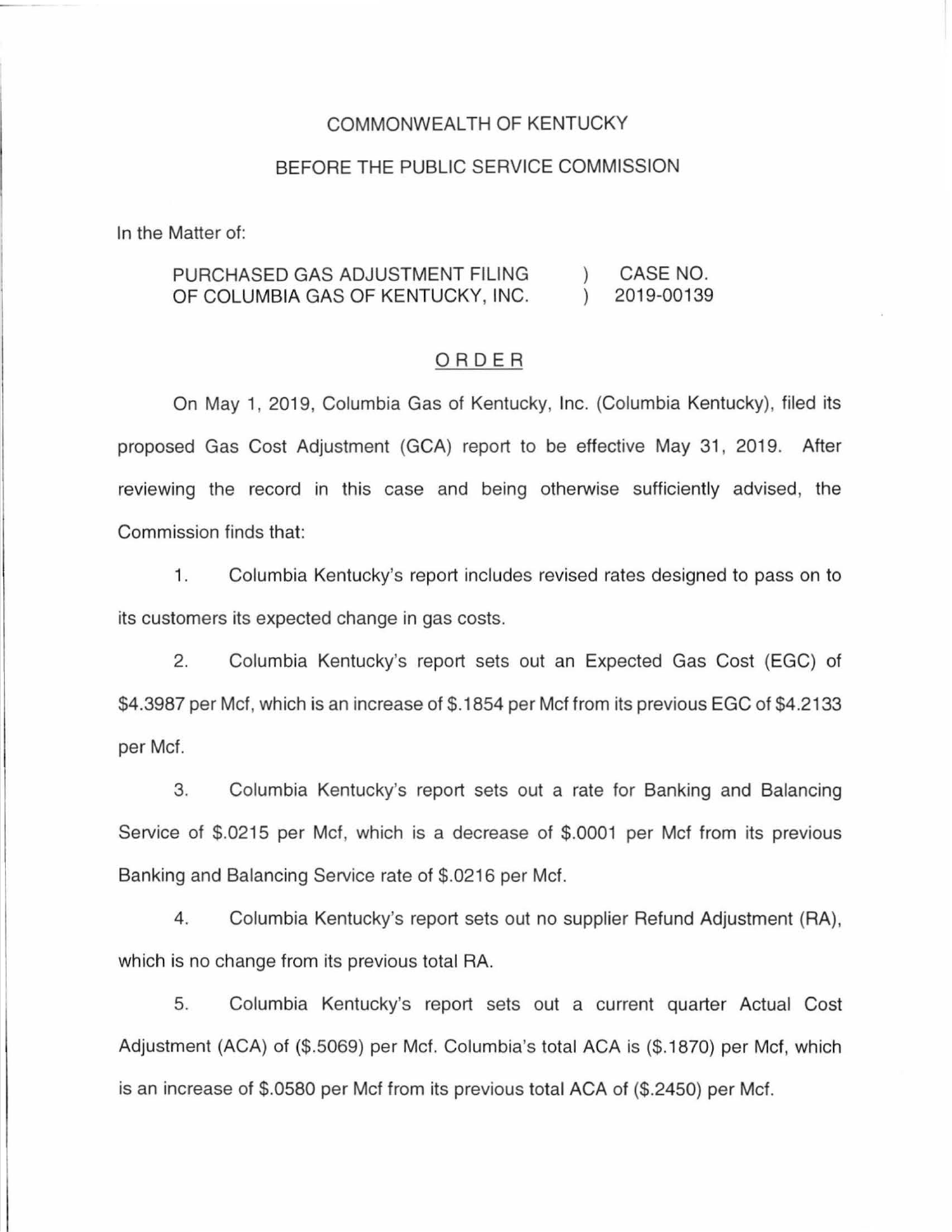6. Columbia Kentucky's report sets out a Balancing Adjustment (BA) of (\$.4884) per Met, which is a decrease of \$.4384 per Met from its previous BA of (\$.0500) per Met.

7. Columbia Kentucky's report sets out no Special Agency Service (SAS) refund adjustment, which is no change from its previous SAS refund adjustment.

8. Columbia Kentucky's report sets out a Performance-Based Rate (PBR) Adjustment of \$.3393 per Met, which is a decrease of \$.0086 per Met from its previous PBR Adjustment of \$.3479 per Met.

9. Columbia Kentucky's GCA is \$4.0626 per Met, which is a decrease of \$.2036 per Met from the previous GCA of \$4.2662 per Mcf.

10. The rates as proposed by Columbia Kentucky and set forth in the Appendix to this Order are fair, just, and reasonable and should be approved for billing beginning on May 31, 2019.

IT IS THEREFORE ORDERED that:

1. The rates proposed by Columbia Kentucky and set forth in the Appendix to this Order are approved for billing beginning on May 31 , 2019.

2. Within 20 days of the date of entry of this Order, Columbia Kentucky shall file with this Commission, using the Commission's electronic Tariff Filing System, revised tariff sheets setting out the rates approved herein and reflecting that they were approved pursuant to this Order.

3. This case is closed and removed from the Commission's docket.

-2- Case No. 2019-00139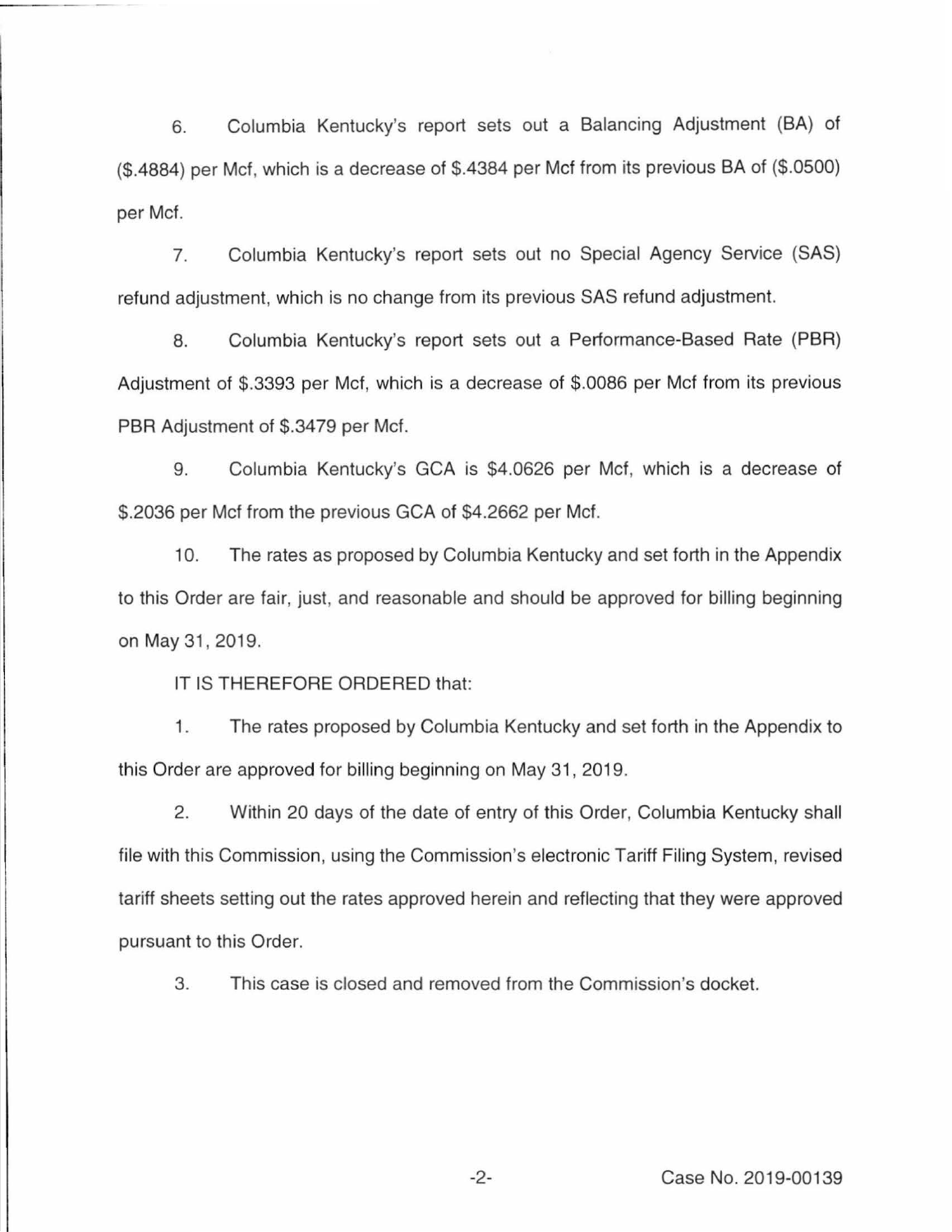By the Commission

| ENTERED                                      |
|----------------------------------------------|
| MAY 14 2019                                  |
| <b>KENTUCKY PUBLIC</b><br>SERVICE COMMISSION |

**ATTEST:** 

Ywen R. Punson Executive Director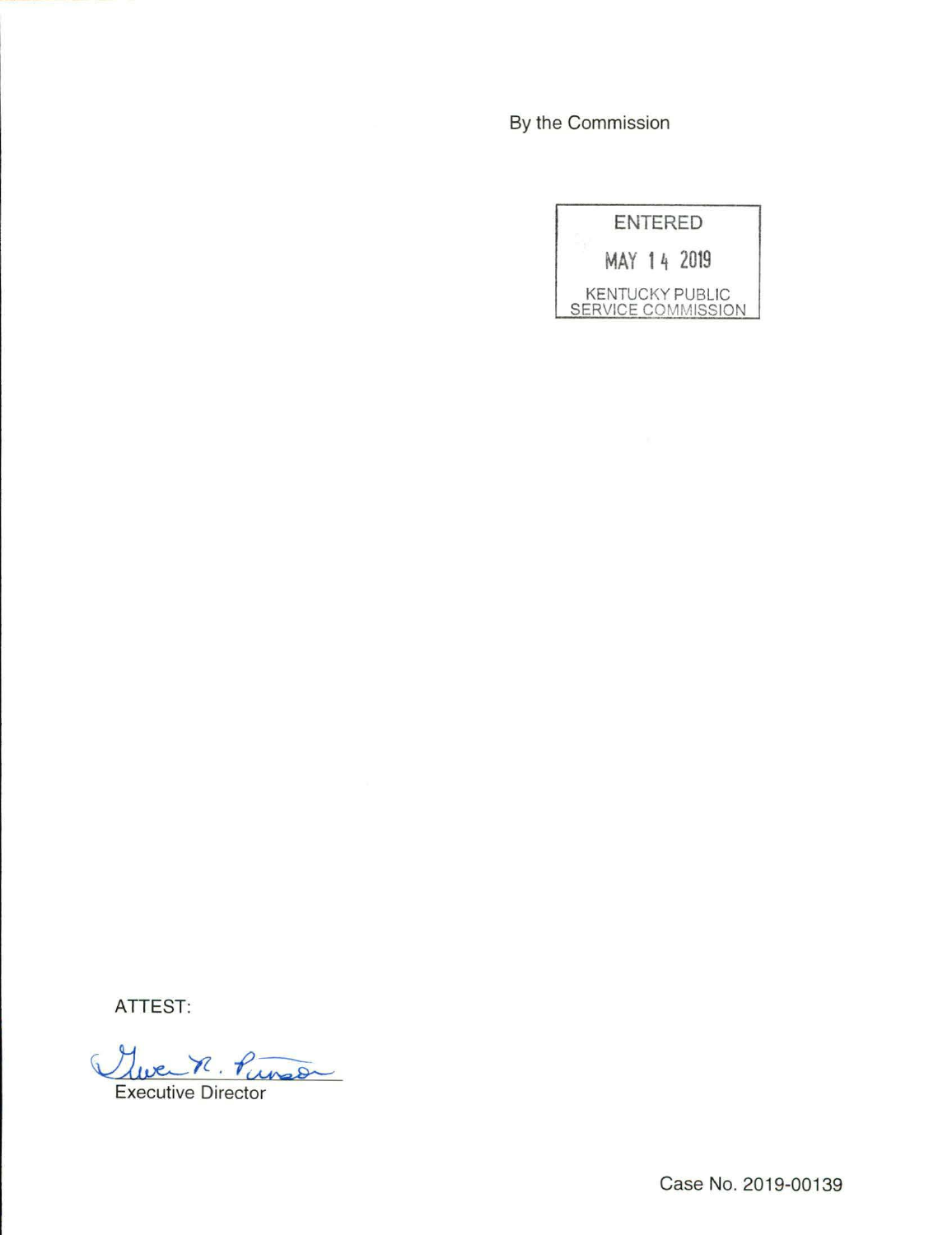## APPENDIX

# APPENDIX TO AN ORDER OF THE KENTUCKY PUBLIC SERVICE COMMISSION IN CASE NO. 2019-00139 DATED **MAY 1 4 2019**

The following rates and charges are prescribed for the customers in the area served by Columbia Gas of Kentucky, Inc. All other rates and charges not specifically mentioned herein shall remain the same as those in effect under the authority of the Commission prior to the effective date of this Order.

CURRENTLY EFFECTIVE BILLING RATES

 $\tau$  to a

| <b>SALES SERVICE</b>                                                                                                                                                                                 | <b>Base Rate</b><br>Charge<br>\$     | Gas Cost Adjustment <sup>1/</sup><br>Demand Commodity<br>\$ | S                                           | Total<br><b>Billing</b><br><b>Rate</b><br>$\mathfrak{S}$ |
|------------------------------------------------------------------------------------------------------------------------------------------------------------------------------------------------------|--------------------------------------|-------------------------------------------------------------|---------------------------------------------|----------------------------------------------------------|
| RATE SCHEDULE GSR<br>Delivery Charge per Mcf                                                                                                                                                         | 3.5665                               | 1.2761                                                      | 2.7865                                      | 7.6291                                                   |
| RATE SCHEDULE GSO<br>Commercial or Industrial<br>First 50 Mcf or less per billing period<br>Next 350 Mcf per billing period<br>Next 600 Mcf per billing period<br>Over 1,000 Mcf per billing period  | 3.0181<br>2.3295<br>2.2143<br>2.0143 | 1.2761<br>1.2761<br>1.2761<br>1.2761                        | 2.7865<br>2.7865<br>2.7865<br>2.7865        | 7.0807<br>6.3921<br>6.2769<br>6.0769                     |
| RATE SCHEDULE IS<br>First 30,000 Mcf per billing period<br>Next 70,000 Mcf per billing period<br>Over 100,000 Mcf per billing period<br>Firm Service Demand Charge<br>Demand Charge times Daily Firm | 0.6285<br>0.3737<br>0.3247           |                                                             | $2.7865^{2/3}$<br>2.78652<br>$2.7865^{2/3}$ | 3.4150<br>3.1602<br>3.1112                               |
| Volume (Mcf) in Customer Service Agreement                                                                                                                                                           |                                      | 6.5730                                                      |                                             | 6.5730                                                   |
|                                                                                                                                                                                                      |                                      |                                                             |                                             |                                                          |

<sup>&</sup>lt;sup>1</sup> The Gas Cost Adjustment, as shown, is an adjustment per Mcf determined in accordance with the "Gas Cost Adjustment Clause" as set forth on Sheets 48 through 51 of Columbia Kentucky's Tariff. The Gas Cost Adjustment applicable to a customer who is receiving service under Rate Schedule GS or IUS and received service under Rate Schedule SVGTS shall be \$4.3987 per Met only for those months of the prior 12 months during which they were served under Rate Schedule SVGTS.

<sup>2</sup> IS Customers may be subject to the Demand Gas Cost, under the conditions set forth on Sheets 14 and 15 of Columbia Kentucky's tariff.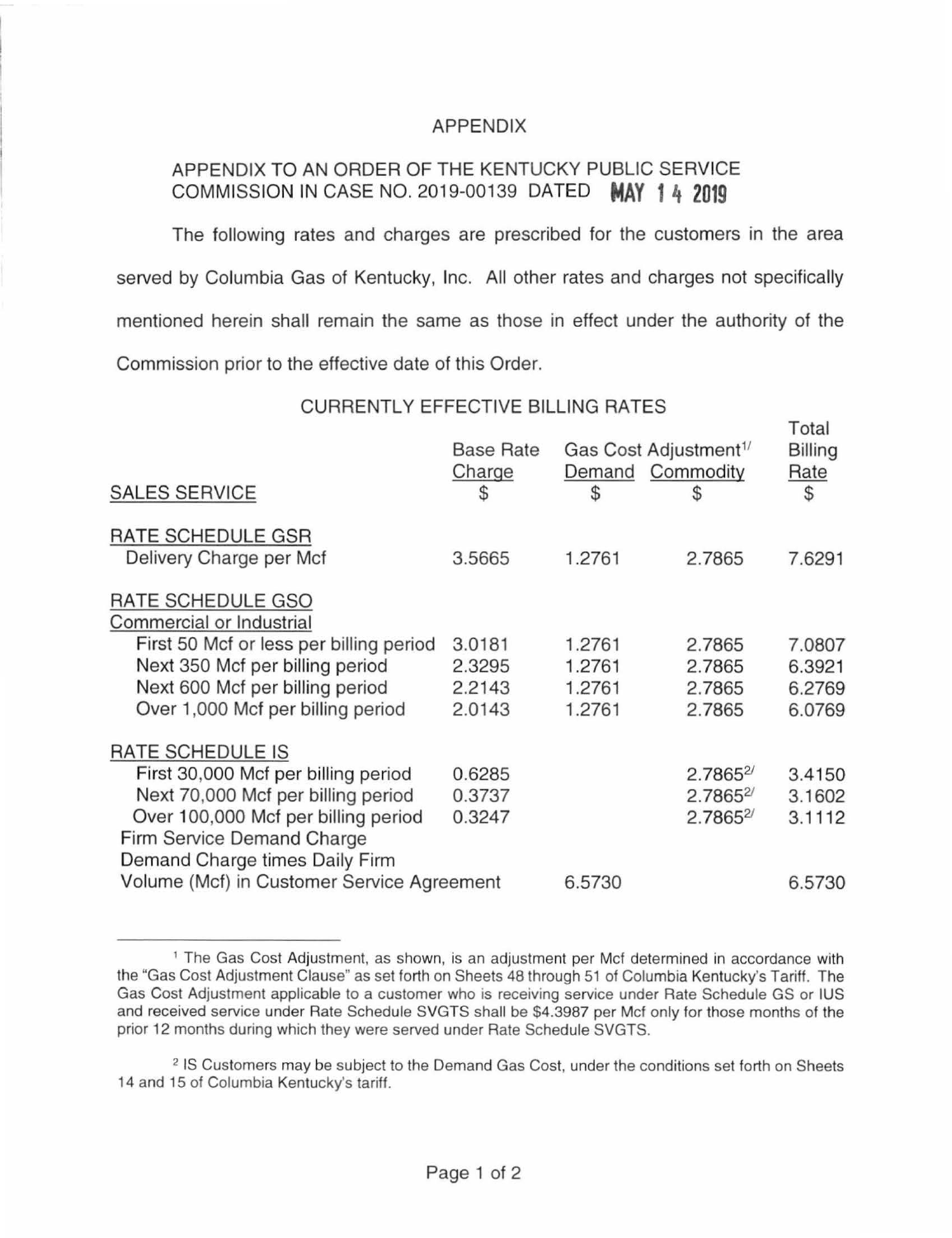| RATE SCHEDULE IUS<br>Delivery Charge per Mcf                                                                                                                                                                     | 1.1544 | 1.2761 | 2.7865                               | 5.2170              |
|------------------------------------------------------------------------------------------------------------------------------------------------------------------------------------------------------------------|--------|--------|--------------------------------------|---------------------|
| <b>TRANSPORTATION SERVICE</b>                                                                                                                                                                                    |        |        |                                      |                     |
| RATE SCHEDULE SS<br>Standby Service Demand Charge per Mcf<br>Demand Charge times Daily Firm<br>Volume (Mcf) in Customer Service Agreement<br>Standby Service Commodity Charge per Mcf                            |        | 6.5730 | 2.7865                               | 6.5730<br>2.7865    |
| RATE SCHEDULE DS<br><b>Banking and Balancing Service</b><br>Rate per Mcf                                                                                                                                         |        | 0.0215 |                                      | 0.0215              |
| RATE SCHEDULE MLDS<br><b>Banking and Balancing Service</b><br>Rate per Mcf                                                                                                                                       |        | 0.0215 |                                      | 0.0215              |
| RATE SCHEDULE SVGTS                                                                                                                                                                                              |        |        | <b>Base Rate</b><br>\$               |                     |
| General Service Residential (SGVTS GSR)<br>Delivery Charge per Mcf                                                                                                                                               |        |        | 3.5665                               |                     |
| General Service Other-Commercial or Industrial (SVGTS GSO)<br>First 50 Mcf or less per billing period<br>Next 350 Mcf per billing period<br>Next 600 Mcf per billing period<br>Over 1,000 Mcf per billing period |        |        | 3.0181<br>2.3295<br>2.2143<br>2.0143 |                     |
| <b>Intrastate Utility Service</b><br>Delivery Charge per Mcf                                                                                                                                                     |        |        | 1.1544                               |                     |
|                                                                                                                                                                                                                  |        |        | \$                                   | <b>Billing Rate</b> |
| Actual Gas Cost Adjustment <sup>3/</sup>                                                                                                                                                                         |        |        |                                      | (0.2423)            |
| RATE SCHEDULE SVAS                                                                                                                                                                                               |        |        |                                      |                     |
| <b>Balancing Charge-per Mcf</b>                                                                                                                                                                                  |        |        |                                      | 1.1776              |

 $3$  The Gas Cost Adjustment is applicable to a customer who is receiving service under Rate Schedule SVGTS and received service under Rate Schedule GS, IS, or IUS for only those months of the prior twelve months during which they were served under Rate Schedule GS, IS, or IUS.